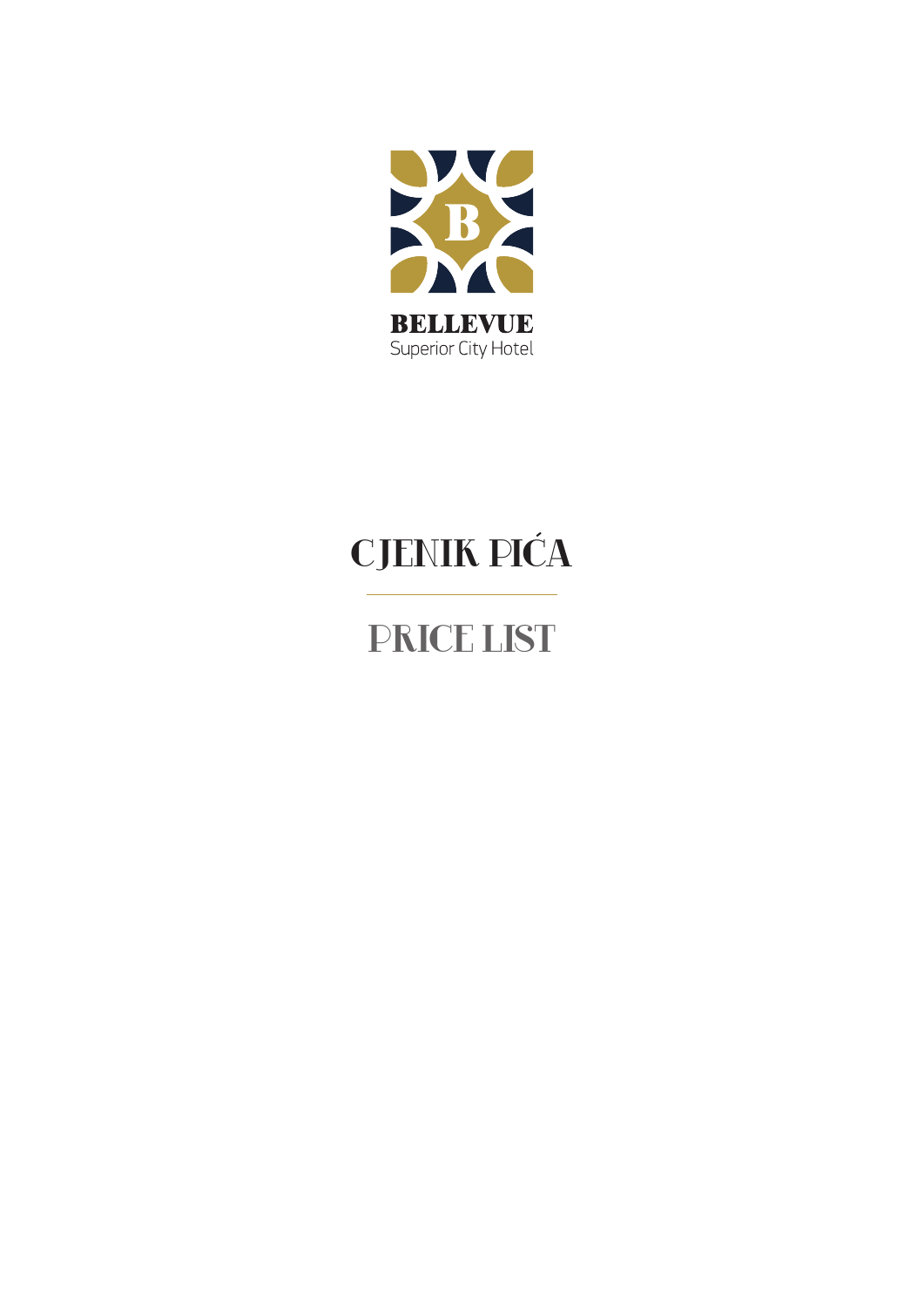Cijenjeni gosti, uživajte u besplatnom i brzom bežičnom pristupu internetu dostupnom u svim područjima hotela.

Dear guests, enjoy free and superfast WI-FI available in all hotel areas.

Radno vrijeme / Open: 07:00 – 22:00

Cijene su izražene u kunama. \* Cijene u eurima (€) su informativnog karaktera. PDV i porez na potrošnju su uračunati u cijenu. Zabranjena prodaja i konzumiranje alkohola osobama mlađim od 18 godina.

Prigovor na uslugu potrošač može podnijeti u pisanom obliku na e-mail: manager@bellevuehotel.hr ili poštom na adresu Obala hrvatske mornarice 1, 22000 Šibenik, Hrvatska.

All prices are expressed in Croatian kuna.

\* Prices in Euros (€) are informative.

VAT and consumption tax are included in the price.

It is forbidden to sell or supply alcohol beverages to minors under the age od 18.

The customer can be submitted in writing via e-mail:manager@bellevuehotel.hr or mail: Obala hrvatske mornarice 1, 22000 Šibenik, Croatia.

RIVA SUNCA d.o.o. Obala hrvatske mornarice 1 22000 Šibenik, HR OIB: 94337362035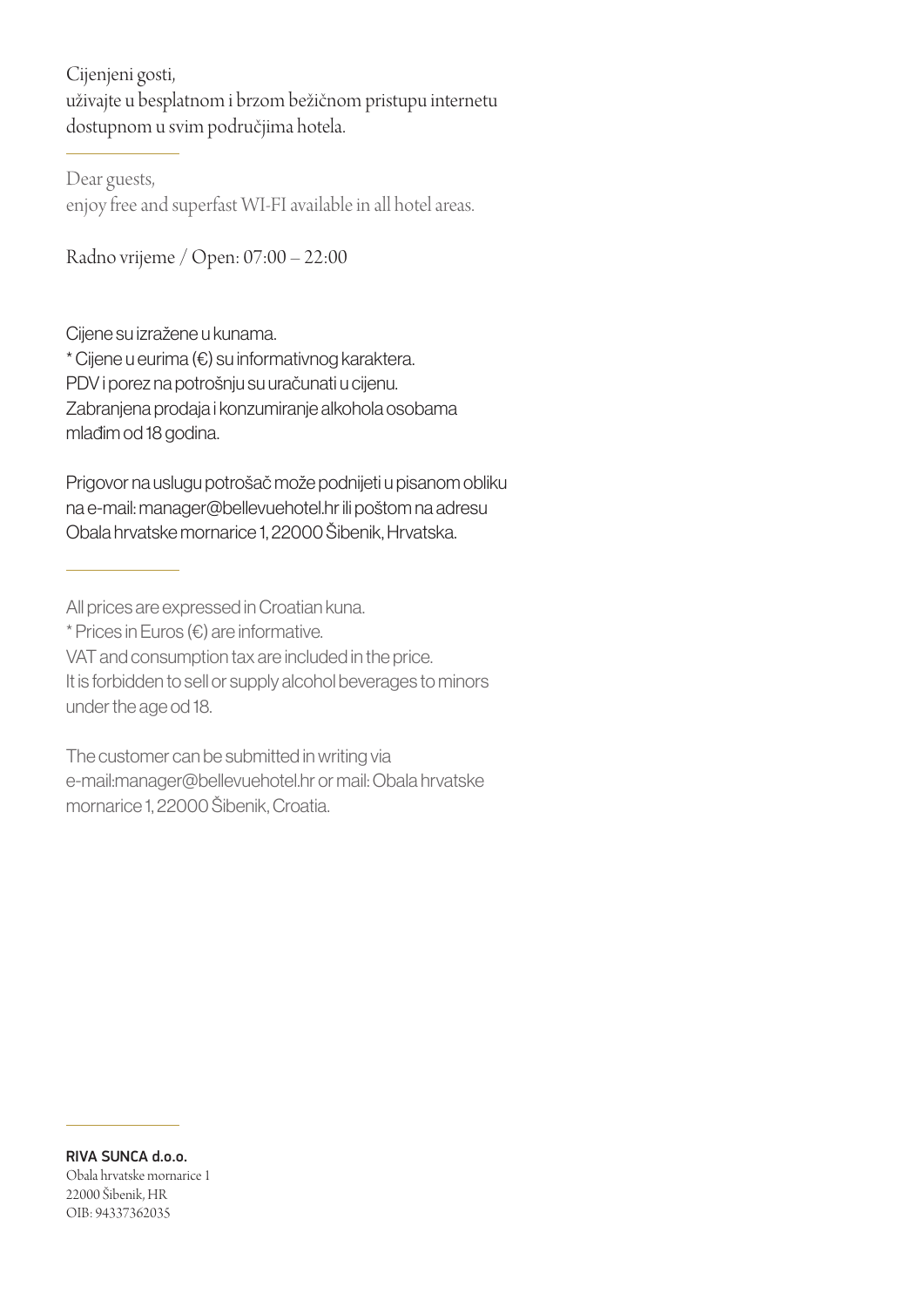#### BEZALKOHOLNA PICA I TOPLI NAPITCI

| IZVORSKE I MINERALNE VODE /<br>NATURAL & MINERAL WATER                                                 |         | Kn     | *Eur    |
|--------------------------------------------------------------------------------------------------------|---------|--------|---------|
| Prirodna izvorska voda Jana<br>Natural water                                                           | 0,751   | 30     | 4.0     |
| Prirodna izvorska voda Jana<br>Natural water                                                           | 0,331   | 20     | 2.7     |
| Mineralna voda Jamnica<br>Sparkling water                                                              | 0,751   | 30     | 4.0     |
| Mineralna voda Jamnica<br>Sparkling water                                                              | 0,251   | 18     | 2.4     |
| Aromatizirana voda Jamnica<br>Sparkling flavoured water                                                | 0,251   | 18     | 2.4     |
| <b>GAZIRANA PIĆA /</b><br><b>SODAS</b>                                                                 |         | Kn     | *Eur    |
| Coca Cola                                                                                              | $25$ cl | 22     | 3.0     |
| Coca Cola Zero                                                                                         | $25$ cl | 22     | 3.0     |
| Fanta                                                                                                  | $25$ cl | 22     | 3.0     |
| Schweppes (Bitter Lemon, Tonic Water, Sprite)                                                          | $25$ cl | 22     | 3.0     |
| Orangina                                                                                               | $25$ cl | 25     | 3.4     |
| Energetsko piće Red Bull<br>Energetic drink                                                            | $25$ cl | 35     | 4.7     |
| Tonic Fever tree elderflower                                                                           | $20$ cl | 39     | 5.2     |
| Tonic Fever tree ginger                                                                                | $20$ cl | 39     | 5.2     |
| <b>Tonic Thomas Henry</b>                                                                              | $20$ cl | 39     | 5.2     |
| SOKOVI/<br><b>JUICES</b>                                                                               |         | Kn     | *Eur    |
| Sok<br>Natural juice<br>(jabuka, naranča, marelica, crni ribiz)<br>(apple, orange, apricot, blueberry) | $20$ cl | $22\,$ | $3.0\,$ |
| Cedevita                                                                                               | 19g     | 18     | 2.4     |
| (naranča, limun / orange, lemon)                                                                       |         |        |         |
| Ledeni čaj<br>Ice tea                                                                                  | 0,331   | $22\,$ | 3.0     |
| Svježe cijeđeni sok od naranče ili limuna<br>Fresh squeezed orange or lemon juice                      | 0,251   | 35     | 4.7     |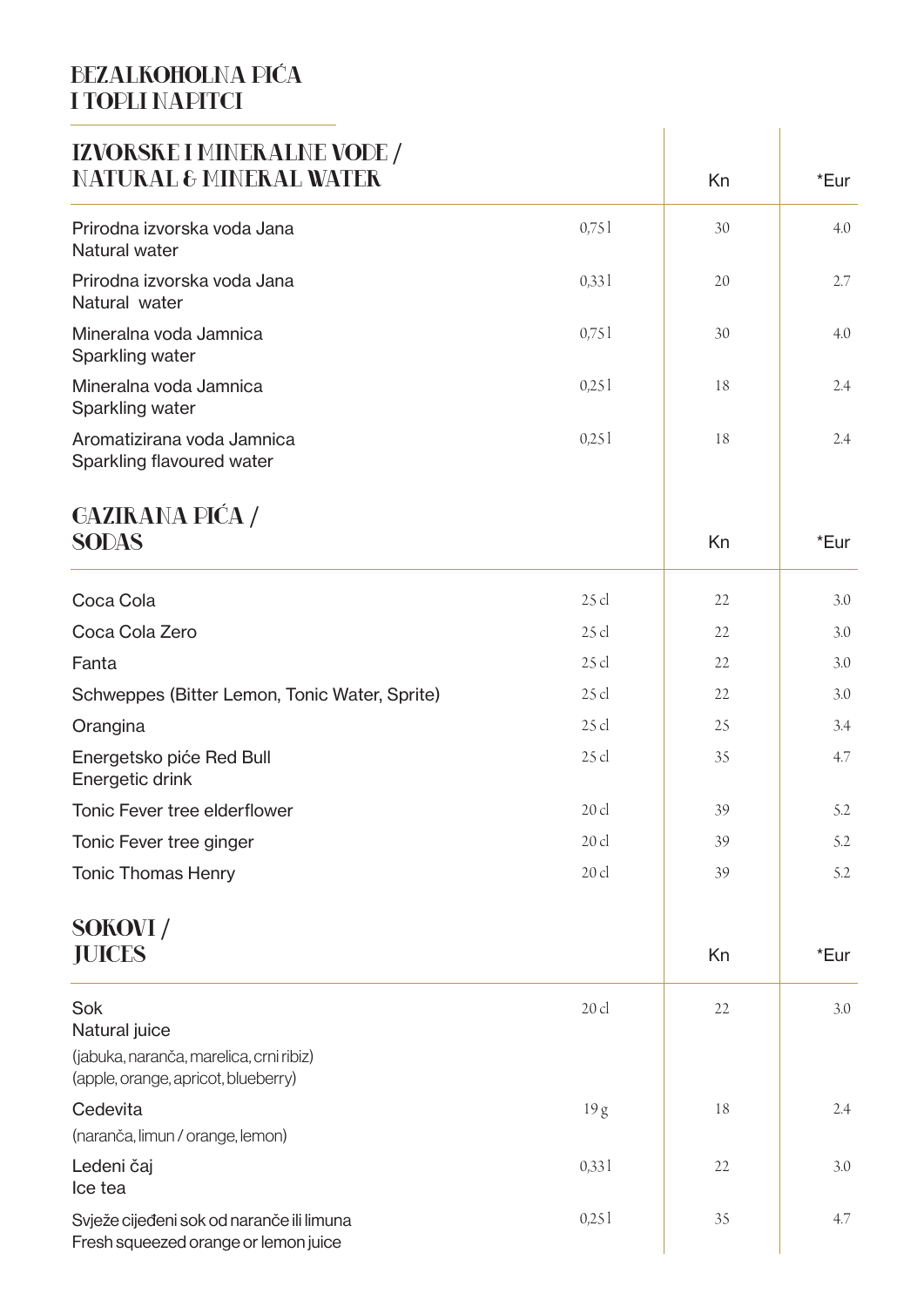| <b>TOPLI NAPITCI</b><br><b>HOT BEVERAGES</b>                            | šalica<br>cup | Kn     | *Eur |
|-------------------------------------------------------------------------|---------------|--------|------|
| Americano kava<br>Americano coffee                                      |               | 15     | 2.0  |
| Kava espresso<br>Espresso coffee                                        |               | 15     | 2.0  |
| Kava s mlijekom, mala<br>Coffee with milk, small                        |               | 16     | 2.2  |
| Kava s mlijekom, velika<br>Coffee with milk, large                      |               | 17     | 2.3  |
| Capuccino                                                               |               | 17     | 2.3  |
| Kava sa šlagom<br>Coffee with whipped cream                             |               | 18     | 2.4  |
| Bijela kava<br>Caffé Latte                                              |               | 18     | 2.4  |
| Americano bez kofeina<br>Americano decaffeinated                        |               | 18     | 2.4  |
| Kava espresso bez kofeina<br><b>Espresso Decaffeinated</b>              |               | 18     | 2.4  |
| Kava s mlijekom bez kofeina, mala<br>Decaffeinated milk coffee, small   |               | 19     | 2.6  |
| Kava s mlijekom bez kofeina, velika<br>Decaffeinated milk coffee, large |               | 20     | 2.7  |
| Capuccino bez kofeina<br>Decaffeinated capuccino                        |               | 20     | 2.7  |
| Kava sa šlagom bez kofeina<br>Decaffeinated coffee with whipped cream   |               | $22\,$ | 3.0  |
| Bijela kava bez kofeina<br>Decaffeinated caffé latte                    |               | $22\,$ | 3.0  |
| Mlijeko<br><b>Milk</b>                                                  | 0,201         | 12     | 1.6  |
| Šlag<br>Whipped cream                                                   |               | 6      | 0.8  |
| Kakao<br>Cocoa drink                                                    |               | 16     | 2.15 |
| Vruća čokolada<br>Hot chocolate                                         |               | 18     | 2.4  |
| Nescafe classic, vanilija, čokolada                                     |               | 18     | 2.4  |
| Selekcija čajeva Superiore Franck<br>Hot tea selection                  |               | 18     | 2.4  |
| Čaj s rum punčom<br>Hot rum punch tea                                   |               | 28     | 3.8  |
| Kuhani gin<br>Hot spiced gin                                            |               | 38     | 5.1  |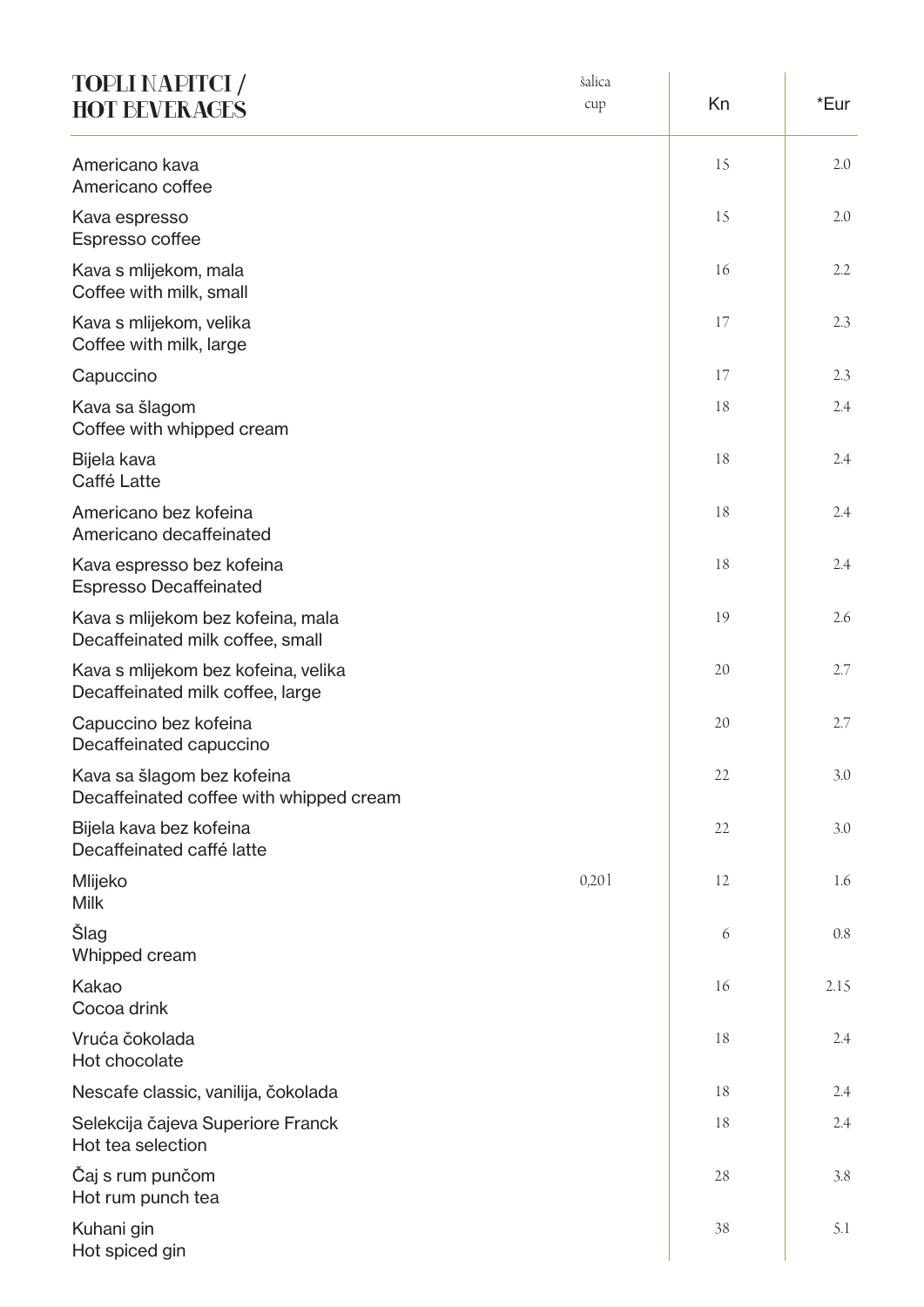| <b>HLADNI NAPITCI /</b><br><b>COLD BEVERAGES</b>   |         | Kn     | *Eur |
|----------------------------------------------------|---------|--------|------|
| Ledena kava s mlijekom<br>Iced caffé latte         |         | 35     | 4.7  |
| <b>KAVA S LIKERIMA /</b><br><b>LIQUEUR COFFEE</b>  |         | Kn     | *Eur |
| Irish coffee (whiskey)                             |         | 45     | 6.0  |
| Italian coffee (amaretto)                          |         | 45     | 6.0  |
| <b>ALKOHOLNA PIĆA /</b><br><b>ALCOHOLIC DRINKS</b> |         |        |      |
| PIVO U BOCI /<br><b>BOTLED BEERS, CIDER</b>        |         | Kn     | *Eur |
| Ožujsko                                            | 0,331   | 26     | 3.5  |
| Heineken                                           | 0,331   | 29     | 3.9  |
| Ožujsko Tomislav tamno / *dark beer                | 0,501   | 32     | 4.3  |
| Corona                                             | 0,3551  | 39     | 5.2  |
| Leffe Blond                                        | 0,331   | 39     | 5.2  |
| Erdinger pšenično / * wheat beer                   | 0,501   | 40     | 5.4  |
| San Servolo crveno / * San Servolo Red Lager       | 0,501   | 46     | 6.2  |
| Bezalkoholno / * non-alcoholic                     | 0,501   | 26     | 3.5  |
| Radler                                             | 0,501   | 28     | 3.8  |
| Somersby Jabuka / * Apple Cider                    | 0,331   | 33     | 4.4  |
| <b>APERITIVI</b> /<br><b>APERITIFS</b>             |         | Kn     | *Eur |
| Cynar                                              | 3 cl    | 26     | 3.5  |
| Amaro Ramazzoti                                    | 3 cl    | 26     | 3.5  |
| Aperol                                             | 3 cl    | 26     | 3.5  |
| Campari Bitter                                     | 3 cl    | $28\,$ | 3.8  |
| Pelinkovac Antique                                 | 3 cl    | 28     | 3.8  |
| Vermouth Martini - extra dry, bianco, rosso        | $10$ cl | 38     | 5.1  |
| Italicus - Rosolio Di Bergamotto                   | 3 cl    | 45     | 6    |
|                                                    |         |        |      |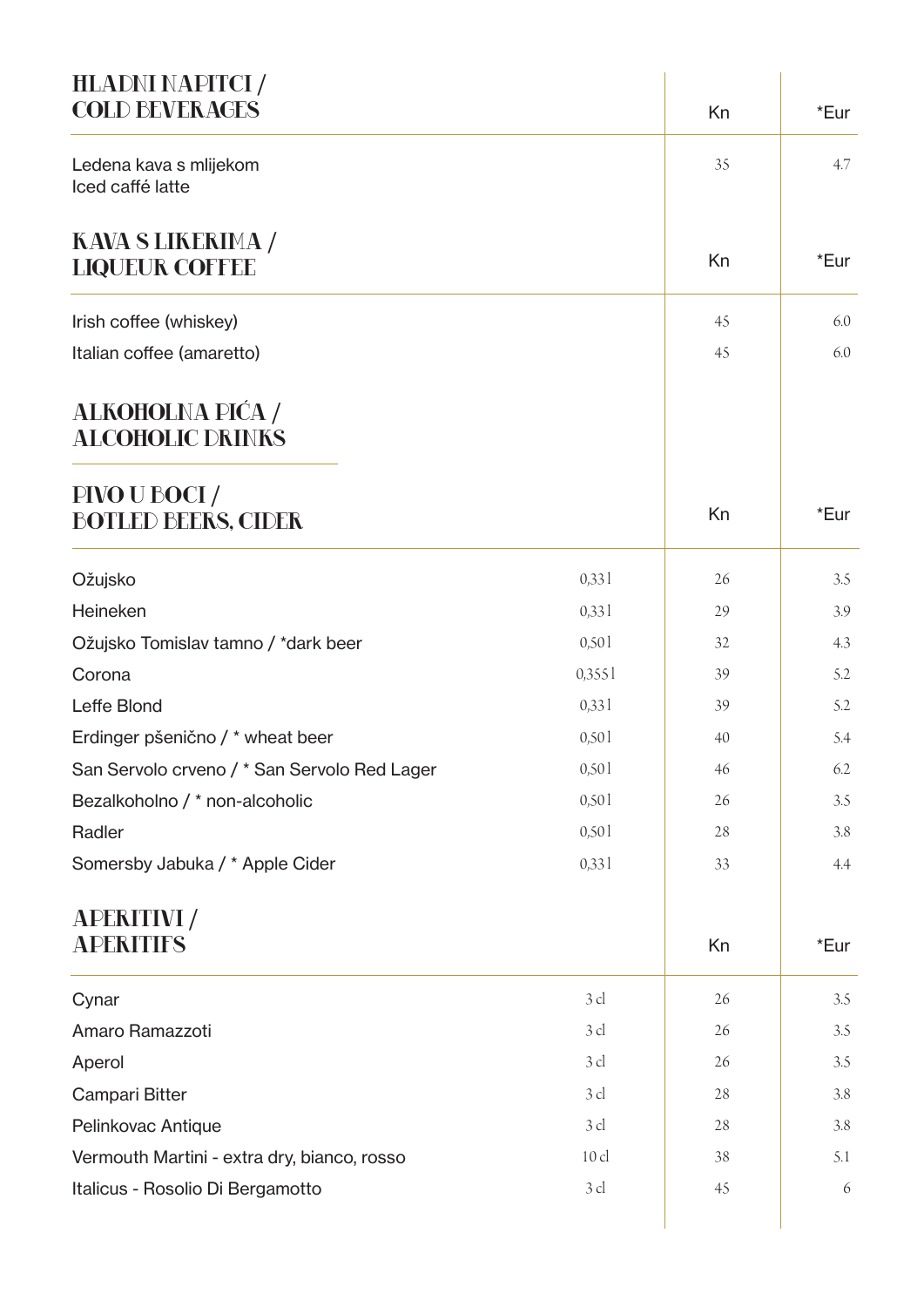### KOKTELI / **COCKTAILS**

| <b>BEZALKOHOLNI KOKTELI /</b>                                                                                  |    |      |
|----------------------------------------------------------------------------------------------------------------|----|------|
| <b>NON-ALCOHOLIC COCKTAILS</b>                                                                                 | Kn | *Eur |
| <b>MOJITO VIRGIN</b><br>sprite, fresh lime juice, brown sugar, fresh mint leaves                               | 48 | 6.4  |
| <b>MINT LIMEADE</b><br>club soda, fresh lime juice, sugarcane juice, fresh mint leaves                         | 48 | 6.4  |
| <b>SIMPLE RED</b><br>orange juice, pineapple juice, grenadine juice, fresh lime juice                          | 48 | 6.4  |
| <b>KLASIČNI KOKTELI /</b><br><b>CLASSIC COCKTAILS</b>                                                          | Kn | *Eur |
| <b>MIMOSA</b><br>sparkling wine, fresh orange juice                                                            | 55 | 7.4  |
| FRENCH <sub>75</sub><br>gin, sparkling wine, fresh grapefruit juice                                            | 65 | 8.7  |
| <b>MARTINI DRY</b><br>martini extra dry, vodka or gin, green olives                                            | 65 | 8.7  |
| <b>APEROL SPRITZ</b><br>aperol, club soda, sparkling wine                                                      | 65 | 8.7  |
| <b>MOJITO</b><br>white rum, fresh lime juice, club soda, brown sugar, fresh mint leaves                        | 75 | 10   |
| <b>OLD FASHIONED</b><br>bourbon, sugarcane juice, angostura bitter                                             | 75 | 10   |
| <b>MARGARITA</b><br>tequila, fresh lime juice, triple sec liqueur                                              | 75 | 10   |
| <b>GIN CUCUMBER SMASH</b><br>gin, tonic water, fresh lime juice, sugarcane juice, cucumber                     | 75 | 10   |
| <b>ESPRESSO MARTINI</b><br>vodka, kahlua liqueur, sugarcane juice, double espresso                             | 75 | 10   |
| <b>NEGRONI</b><br>gin, campari bitter, martini rosso, orange                                                   | 85 | 11.4 |
| <b>BELLEVUE</b><br>absinthe, rum, tequila, fresh lime juice, sugarcane juice,<br>club soda, triple sec liqueur | 85 | 11.4 |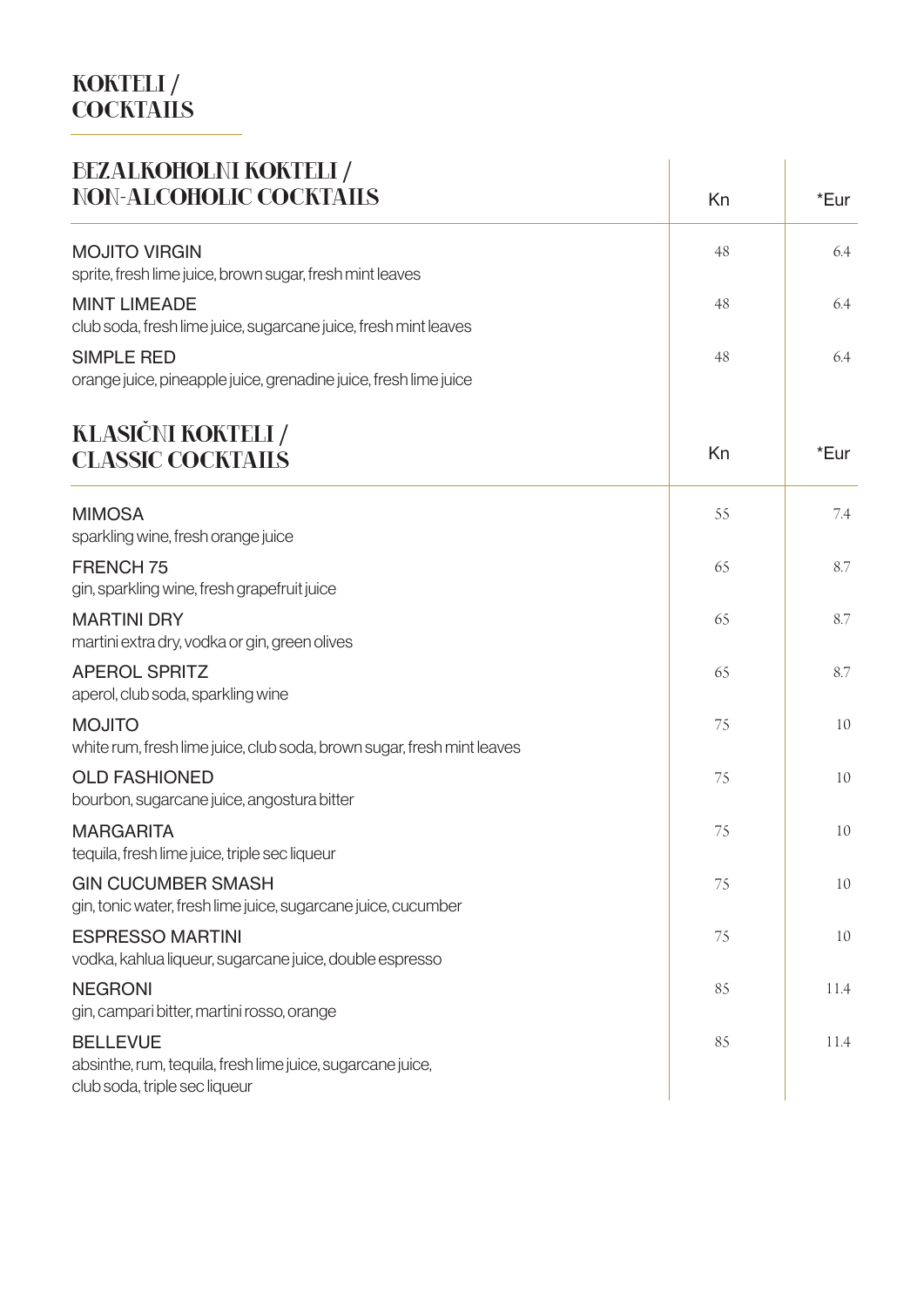## ŽESTOKA ALKOHOLNA PICA / **SPIRITS**

| VRHUNSKI ŠKOTSKI VISKI /                        |        |     |         |
|-------------------------------------------------|--------|-----|---------|
| <b>SINGLE MALT SCOTCH WHISKY</b>                |        | Kn  | *Eur    |
| <b>SPEYSIDE</b>                                 |        |     |         |
| The Glenlivet Founder's reserve                 | 3 cl   | 40  | 5.4     |
| The Glenlivet 15 Y.O.                           | 3 cl   | 49  | 6.6     |
| Glenfiddich 15 Y.O.                             | $3$ cl | 55  | 7.4     |
| <b>HIGHLAND</b>                                 |        |     |         |
| Glenmorangie Nectar D'or 12 Y.O.                | $3$ cl | 49  | 6.6     |
| <b>ISLAY</b>                                    |        |     |         |
| Kilchoman Machir Bay                            | $3$ cl | 49  | 6.6     |
| <b>ISLAND</b>                                   |        |     |         |
| Talisker 10 Y.O.                                | 3 cl   | 45  | 6       |
| ŠKOTSKI VISKI /<br><b>BLENDED SCOTCH WHISKY</b> |        | Kn  | *Eur    |
| Monkey shoulder                                 | 3 cl   | 40  | 5.4     |
| Chivas Regal 12 Y.O.                            | 3 cl   | 40  | 5.4     |
| Johnnie Walker Red Label                        | 3 cl   | 28  | 3.8     |
| Johnnie Walker Black Label                      | 3 cl   | 38  | 5.1     |
| Johnnie Walker Blue Label                       | 3 cl   | 195 | 26      |
| The Famous grouse                               | 3 cl   | 28  | $3.8\,$ |
| <b>IRSKI VISKI</b> /<br><b>IRISH WHISKEY</b>    |        | Kn  | *Eur    |
| Jameson                                         | 3 cl   | 35  | 4.7     |
| <b>Bushmills Black Bush</b>                     | 3 cl   | 35  | 4.7     |
| <b>Tullamore Dew</b>                            | 3 cl   | 38  | 5.1     |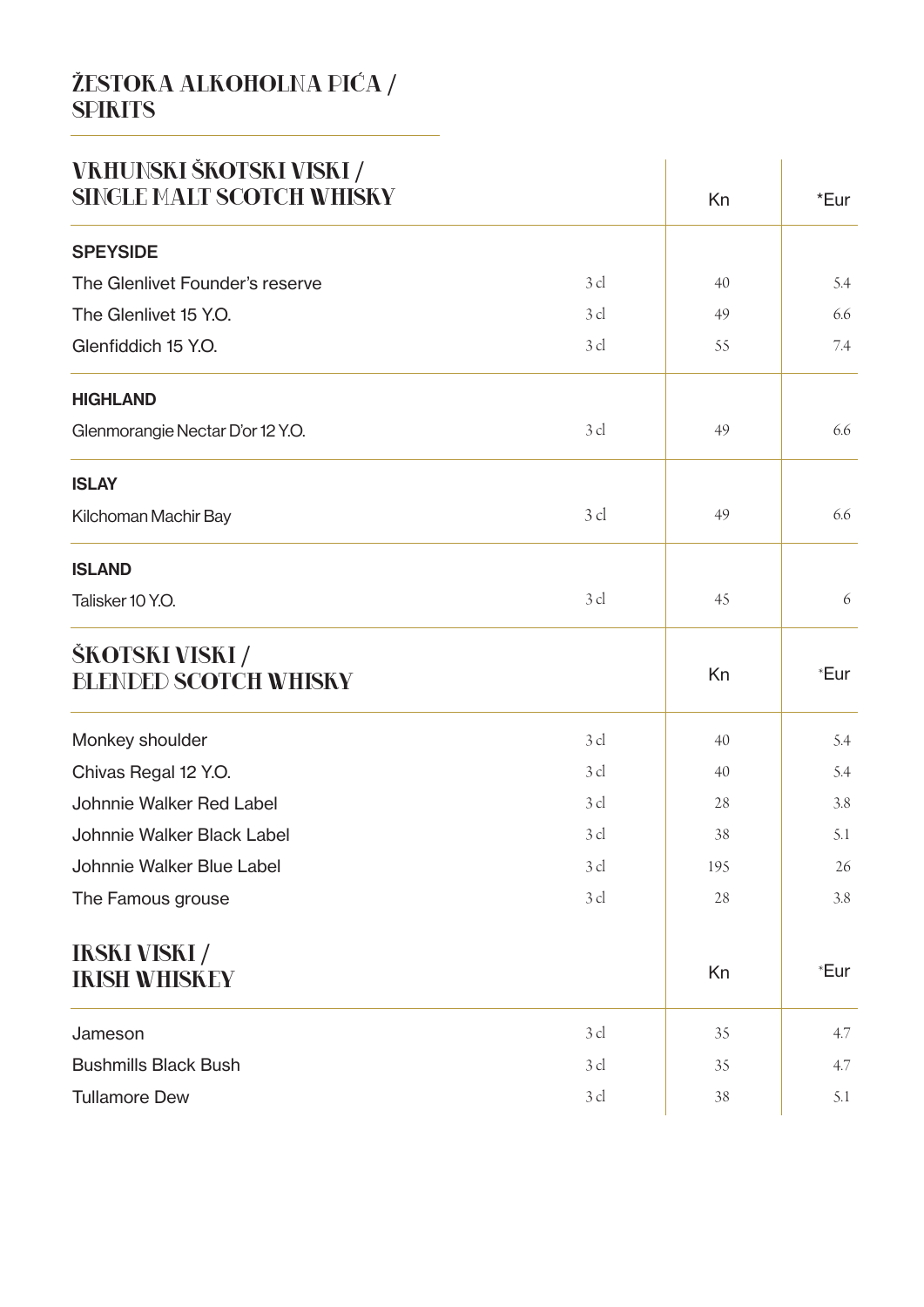| AMERIČKI BOURBON VISKI /<br><b>AMERICAN BOURBON WHISKEY</b> |      | Kn     | Eur     |
|-------------------------------------------------------------|------|--------|---------|
| <b>Jack Daniel's</b>                                        | 3 cl | 32     | 4.3     |
| Jim Beam Black                                              | 3 cl | 35     | 4.7     |
| <b>Bulleit Frontier</b>                                     | 3 cl | 38     | 5.1     |
| Jack Daniel's Gentleman Jack                                | 3 cl | 40     | 5.4     |
| Jack Daniel's Single Barrel                                 | 3 cl | 50     | 6.7     |
| Four roses                                                  | 3 cl | 28     | 3.8     |
| <b>JAPANSKI VISKI</b> /<br><b>JAPANESE WHISKEY</b>          |      | Kn     | *Eur    |
| Nikka From the Barrel                                       | 3 cl | 65     | 8.7     |
| <b>TAIWAN VISKI</b> /<br><b>TAIWANESE WHISKEY</b>           |      | Kn     | Eur     |
| Kavalan single malt                                         | 3 cl | 65     | 8.7     |
| KONJACI /<br><b>COGNACS</b>                                 |      | Kn     | Eur     |
| Courvoisier V.S.                                            | 3 cl | 42     | 5.6     |
| Hennessy V.S.                                               | 3 cl | 45     | 6.0     |
| Remy Martin V.S.O.P.                                        | 3 cl | 56     | $7.5\,$ |
| Hennessy X.O                                                | 3 cl | 155    | 20.7    |
| Martell X.O                                                 | 3 cl | 195    | 26      |
| VINJACI /<br><b>BRANDY</b>                                  |      | Kn     | Eur     |
| Stock 84 Riserva                                            | 3 cl | 26     | 3.5     |
| Metaxa 12 * The Greek Spirit                                | 3 cl | 36     | 4.8     |
| <b>VODKA</b>                                                |      | Kn     | Eur     |
| Smirnoff Red Label * England                                | 3 cl | $26\,$ | 3.5     |
| Finlandia * Finland                                         | 3 cl | 26     | 3.5     |
| Absolut * Sweden                                            | 3 cl | $30\,$ | 4.0     |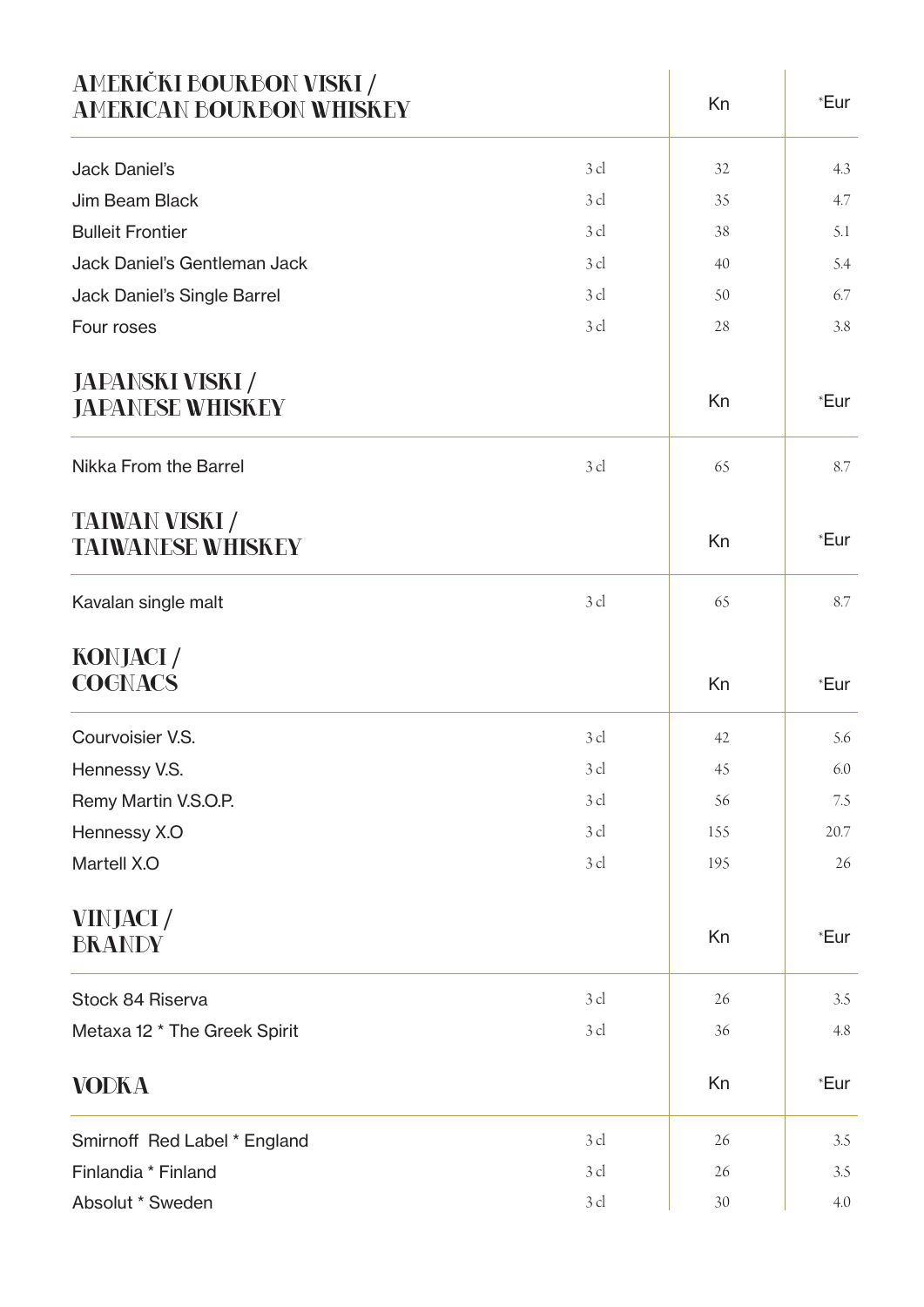| Tito's - Handmade Vodka * U.S.A.      | 3 cl | 35     | 4.7     |
|---------------------------------------|------|--------|---------|
| Belvedere * Poland                    | 3 cl | 45     | 6.0     |
| Grey Goose * France                   | 3 cl | 52     | $7.0\,$ |
| DŽINOVI /<br><b>GINS</b>              |      | Kn     | Eur     |
| Beefeater                             | 3 cl | $28\,$ | 3.8     |
| Gordon's                              | 3 cl | $28\,$ | $3.8\,$ |
| Tanqueray                             | 3 cl | $32\,$ | 4.3     |
| <b>Bombay Sapphire</b>                | 3 cl | 32     | 4.3     |
| Aviation                              | 3 cl | 40     | 5.4     |
| Hendrick's                            | 3 cl | 40     | 5.4     |
| <b>Botanist</b>                       | 3 cl | 45     | 6.0     |
| Old Pilot's                           | 3 cl | 50     | 6.7     |
| <b>Gin Mare</b>                       | 3 cl | 50     | 6.7     |
| Roby Marton                           | 3 cl | 60     | 8.0     |
| Monkey 47                             | 3 cl | 65     | 8.7     |
| <b>TEQUILA</b>                        |      | Kn     | Eur     |
| Pepe Lopez Silver                     | 3 cl | $30\,$ | 4.0     |
| Pepe Lopez Gold                       | 3 cl | $30\,$ | 4.0     |
| Jose Cuervo Especial Gold             | 3 cl | 32     | 4.3     |
| Sierra Silver                         | 3 cl | 35     | 4.7     |
| Olmeca Blanco                         | 3 cl | 38     | 5.1     |
| <b>RUMOVI</b> /<br><b>RUMS</b>        |      | Kn     | Eur     |
| Sailor's Queen * punch flavour        | 3 cl | $26\,$ | 3.5     |
| Malibu                                | 3 cl | 26     | 3.5     |
| <b>Brugal Blanco Supreme</b>          | 3 cl | 30     | 4.0     |
| <b>Brugal Anejo Superiore</b>         | 3 cl | 30     | 4.0     |
| Bacardi Carta Blanca                  | 3 cl | 32     | 4.3     |
| Bacardi Carta Negra                   | 3 cl | 32     | 4.3     |
| Havana Club 3 Y.O.                    | 3 cl | 32     | 4.3     |
| Havana Club 7 Y.O.                    | 3 cl | 40     | 5.4     |
| Diplomatico Reserva Exclusiva 12 Y.O. | 3 cl | 49     | 6.6     |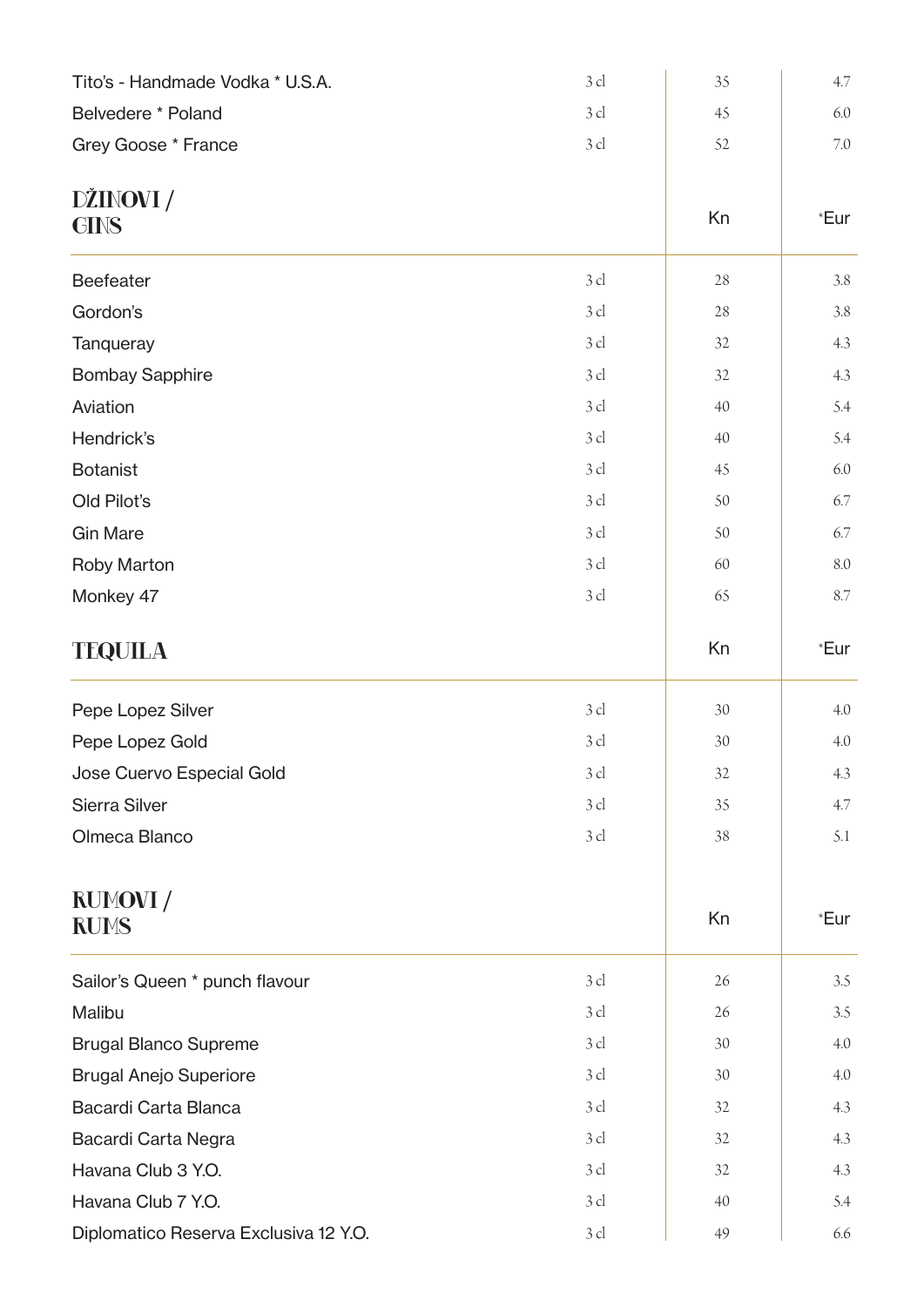| DOMACE RAKIJE I LIKERI /<br>$EAUX - DE - VIE$ |        | Kn     | Eur |
|-----------------------------------------------|--------|--------|-----|
| Pelinkovac gorki * Bitter wormwood            | 3 cl   | 20     | 2.7 |
| Medica * Honey                                | 3 cl   | 20     | 2.7 |
| Orahovac * Walnut                             | $3$ cl | 20     | 2.7 |
| Šljivovica * Plum                             | 3 cl   | 20     | 2.7 |
| Višnjevača * Cherry                           | 3 cl   | 20     | 2.7 |
| Travarica * Herbs                             | 3 cl   | $20\,$ | 2.7 |
| Komovica * Grapes                             | 3 cl   | 20     | 2.7 |
| Viljamovka * Pear                             | 3 cl   | 26     | 3.5 |
| LIKERI/<br><b>LIQUEURS</b>                    |        | Kn     | Eur |
| Limoncello                                    | 3 cl   | 26     | 3.5 |
| Maraschino                                    | 3 cl   | 26     | 3.5 |
| Sambuca Ramazzoti                             | 3 cl   | 26     | 3.5 |
| Jägermeister                                  | 3 cl   | 28     | 3.8 |
| Jägermeister Manifest                         | 3 cl   | 38     | 5.1 |
| Southern comfort                              | 3 cl   | 30     | 4.0 |
| Kahlua                                        | 3 cl   | 30     | 4.0 |
| Drambuie                                      | 3 cl   | 32     | 4.3 |
| Absinthe                                      | 3 cl   | 32     | 4.3 |
| Teranino Aura                                 | 3 cl   | 32     | 4.3 |
| Amaretto Disaronno                            | 3 cl   | 32     | 4.3 |
| Cointreau                                     | 3 cl   | 32     | 4.3 |
| <b>Grand Marnier Rouge</b>                    | 3 cl   | 39     | 5.2 |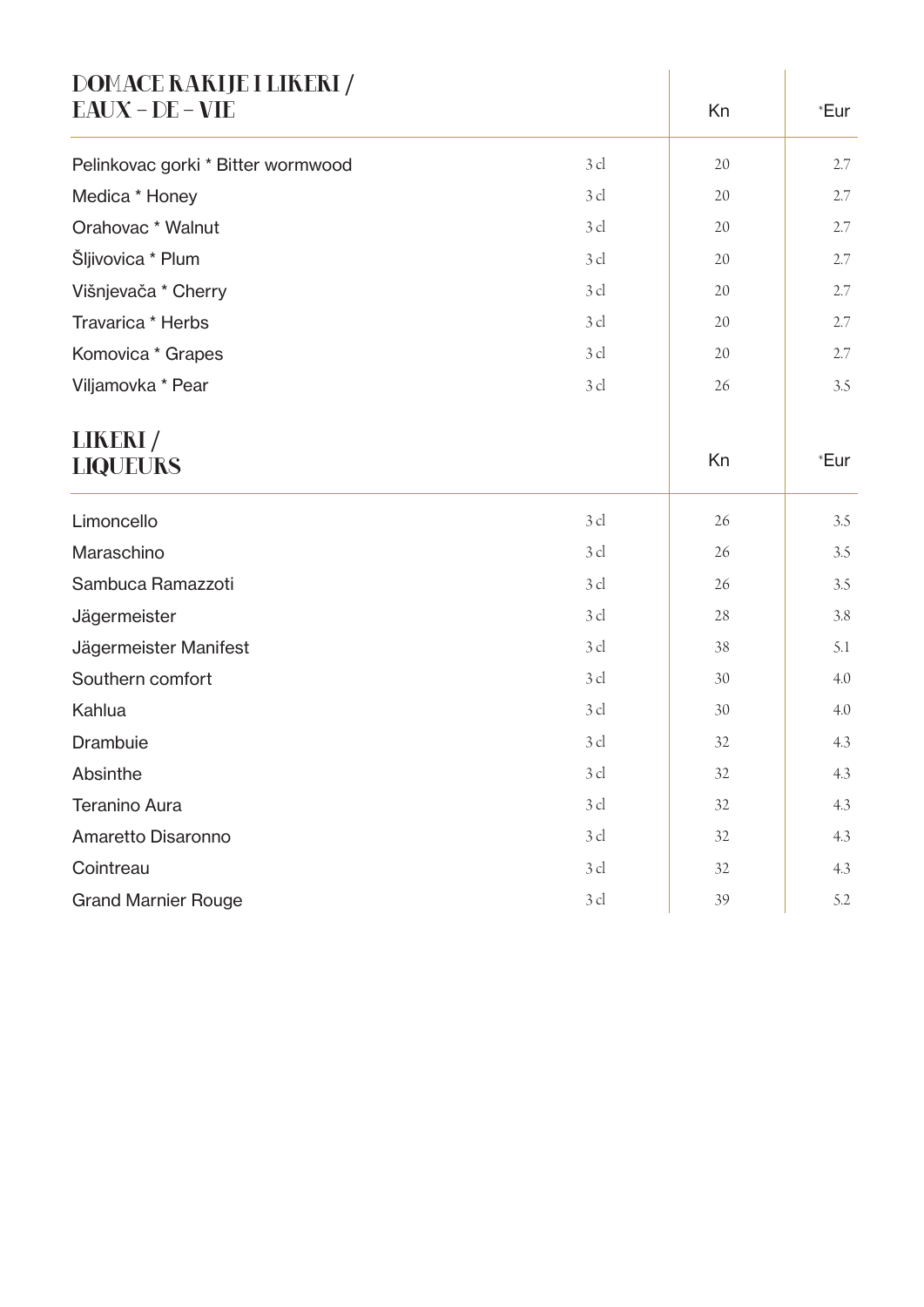| DNEVNI ZALOGAJI /<br><b>DAILY SNACKS</b>                                                                                                                                                      | komad<br>piece | Kn | *Eur |
|-----------------------------------------------------------------------------------------------------------------------------------------------------------------------------------------------|----------------|----|------|
| <b>TOST SENDVIČ</b><br><b>TOAST SANDWICH</b>                                                                                                                                                  |                | 50 | 6.7  |
| Tost / maslac / šunka / sir / zelena salata<br>Toast / butter / ham / cheese / lettuce                                                                                                        |                |    |      |
| <b>VEGE</b><br><b>VEGGIE WRAP</b>                                                                                                                                                             |                | 50 | 6.7  |
| Tortilja / sezonsko povrće / sir / pommes frites<br>Tortilla / seasonal vegetables / cheese / French fries                                                                                    |                |    |      |
| <b>BELLEVUE SENDVIČ</b><br><b>BELLEVUE SANDWICH</b>                                                                                                                                           |                | 70 | 9.4  |
| Tost / jaje / majoneza / šunka / sir / pršut / rajčice /<br>masline / zelena salata<br>Toast / egg / mayonnaise / ham / cheese / prosciutto /<br>tomatoes/olives/lettuce                      |                |    |      |
| <b>TRIO BRUSCHETTE</b><br>Kruh baguette / pašteta od tune / namaz od suhih rajčica /<br>sirni namaz / masline<br>Baguette bread / tuna patee / dried tomatto pesto /<br>cream cheese / olives |                | 70 | 9.4  |
| DOMAĆI TART OD JABUKE<br><b>HOMEMADE APPLE TART</b>                                                                                                                                           |                | 30 | 4.0  |
| <b>KUGLICA SLADOLEDA</b><br><b>ICE CREAM SCOOP</b>                                                                                                                                            |                | 12 | 1.6  |
| <b>CROISSANT MINI</b><br>Čokolada / marelica<br>Chocolate / apricot                                                                                                                           |                | 7  | 0.95 |

Cijenjeni gosti, radi dodatnog opreza molimo Vas da prilikom Vaše narudžbe naglasite osoblju svoje prehrambene navike, alergije ili ako imate intoleranciju na neku namirnicu, kako biste bezbrižno uživali u svojem jelu.

Dear guests, for extra caution, please emphasize to the staff yours eating habits, allergies or if you have an intolerance to any food, so that you can enjoy your meal without worries.